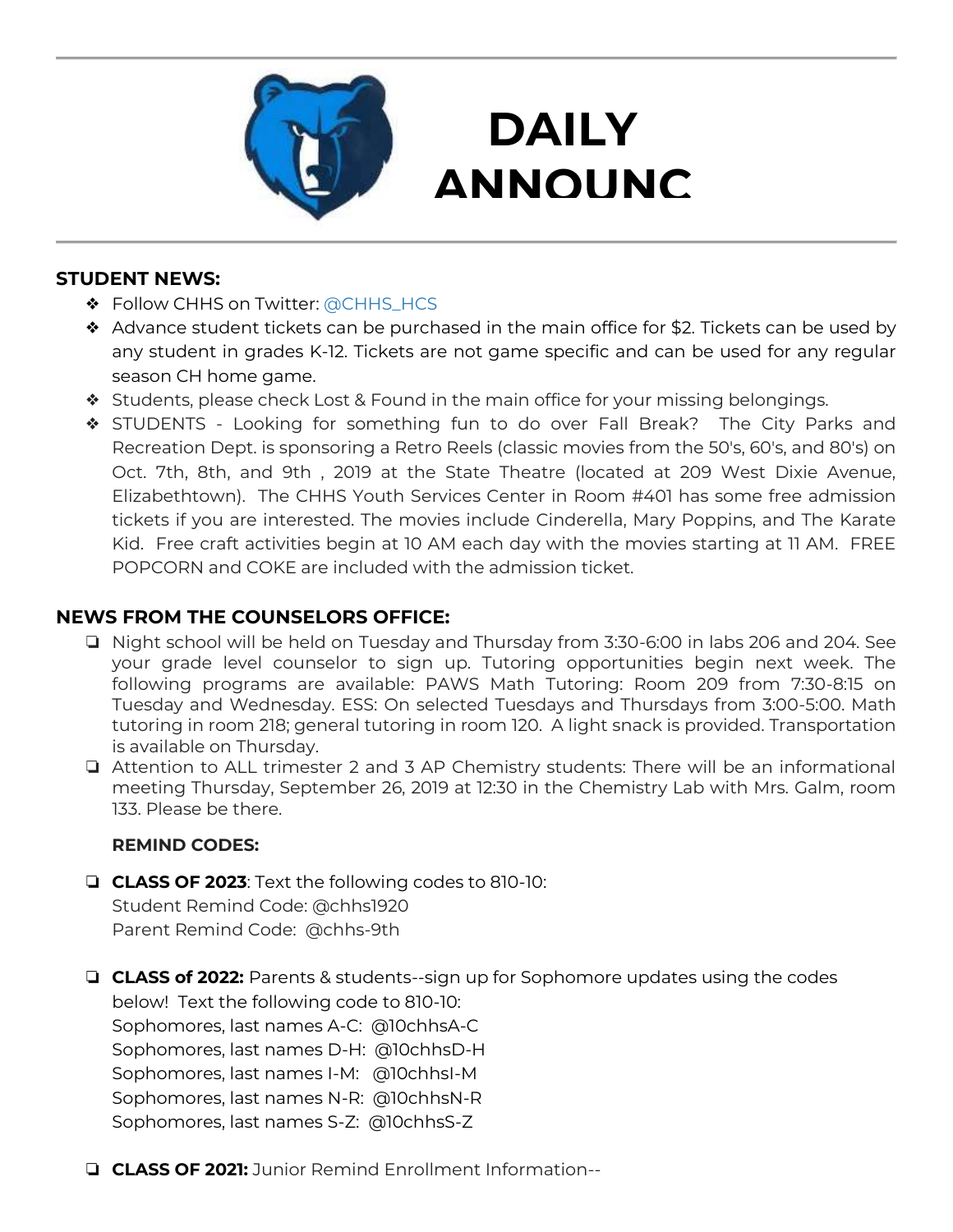

# **DAILY ANNOUNC**

**EMENTS** Last name A - C - Text the message @atocjunior to the number 81010 Last name D - H - Text the message @dtohjunior to the number 81010 Last Name I - M - Text the message @itomjunior to the number 81010 Last Name N - R - Text the message @ntorjunior to the number 81010 Last Name S - Z - Text the message @stozjunior to the number 81010

❏ **CLASS OF 2020:** Students can only join ONE student account for these. Parents can join only ONE parent account. **Student Accounts:** Senior Class Information--Text @chhssrinfo to 81010; Senior College Information--Text @srcollege to 81010 (includes Senior Class Information); Early College Seniors-- Text @cdk632 to 81010 (Includes Sr Class and Sr College) **Parent Accounts:** Senior Class Parent Information--Text @3g94ke to 81010; Senior Parent College Information--Text @kfgd72 to 81010 (includes Senior Class Information); Early College Seniors--Text @cdk632 to 81010 (Includes Sr Class and Sr College)

### **UPCOMING EVENTS:**

- September 20: RaiseRed Dance Marathon
- September 23-September 27: SPIRIT WEEK
	- Monday: Time to Shine-- Neon
	- Tuesday: Time to Serve-- Camo/USA
	- Wednesday: Time to Play--Jersey/Sports Team
	- Thursday: Time to Party--Frat
	- Friday: Time to Rep-- Class Colors (9th=Yellow, 10th=White, 11th=Navy, 12th=Columbia)
- September 27: Football Homecoming Game/Dance-- Theme is Decades!
- October 3: Underclass picture retakes
- October 7-11: No School/Fall Break
- October 14: No school for students. PLD for faculty & staff

### **CLUB NEWS:**

- → Bruin Art Club members interested in helping with the mural needs to see Mrs. Carpenter by Friday, 9/20/19. Our next monthly meeting will be Wednesday, September 25th during Power Hour. We will be working on creating Artist Trading Cards and you will get an Sketchtober List for the Art Club.
- → Game Club members meet every Monday after school until 5:30 with Mr. Menendez in room 129.
- → Central Hardin is celebrating Hispanic Heritage Week this week, Sept. 16-20.
- ➔ Drama Club, with members of CHHS faculty, will perform *The Laramie Project* at the PAC